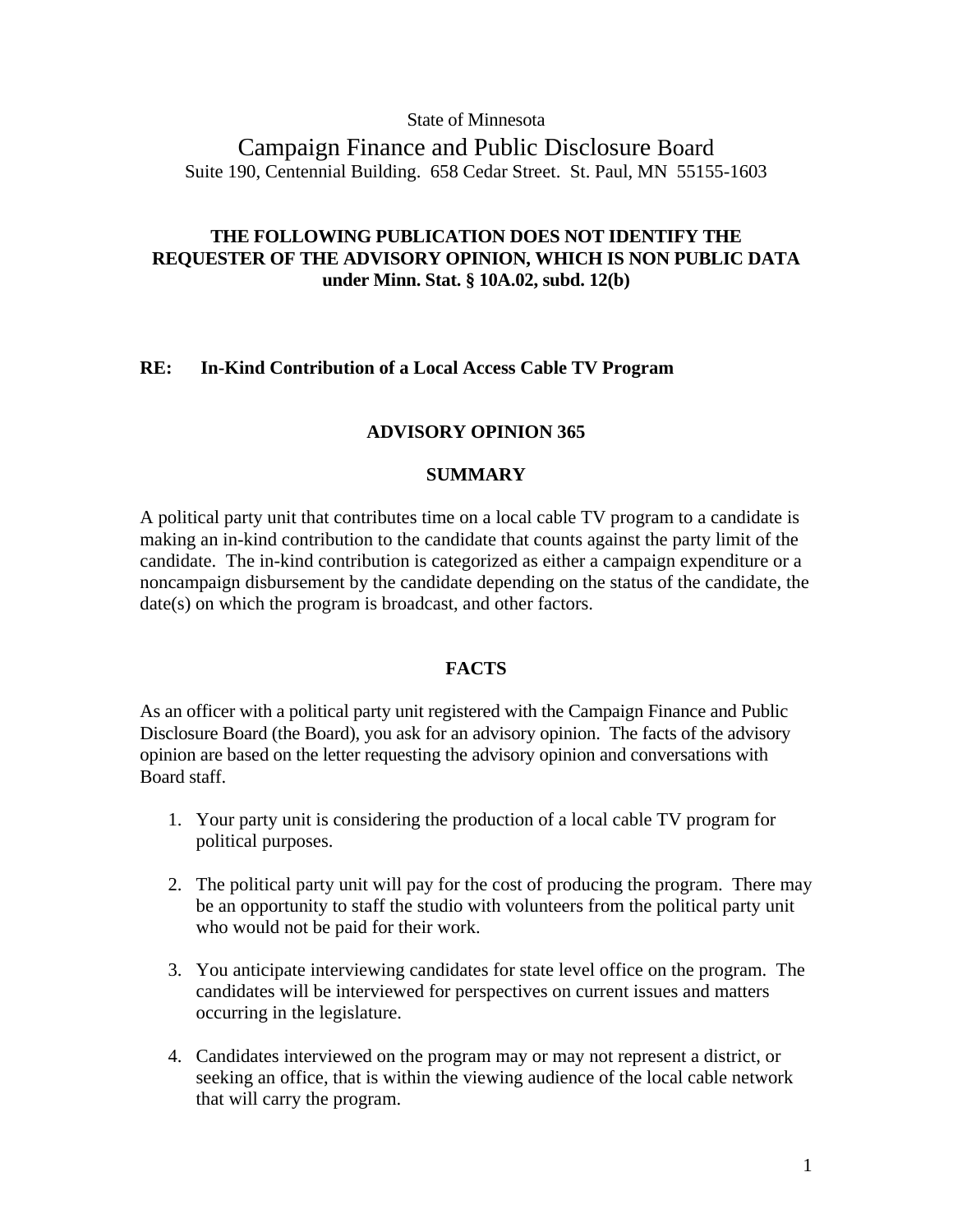5. The programs will be taped. The programs may be broadcast on more than one occasion.

# **ISSUE ONE**

Is the political party unit making an in-kind donation to a candidate if the candidate is interviewed on the local cable TV program for their perspectives on current issues and legislative events?

# **OPINION ONE**

Yes. As provided in the facts of this request, the party unit acknowledges a political purpose in paying for the production of the cable TV program. The Board assumes that the political purpose of any party unit is to elect and assist candidates of the party. The cable TV program has value to the candidates in the exposure it provides to the public of the candidate's name, political beliefs, and views on issues that are important to the candidate and presumably the viewing audience. Therefore, an appearance on the cable TV program meets the definition of Minn. Stat. §10A.01, subd.13, which provides that a "Donation in kind" is a donation of anything of value other than money or negotiable instruments.

## **ISSUE TWO**

If a candidate hosts the program or a segment of the program, is the political party unit still making an in-kind contribution to the candidate?

## **OPINION TWO**

Yes. The role of host on the program would have at least as much value to the candidate as a guest appearance in that the same benefits of name recognition and distribution of the candidate's positions on the issues will occur.

#### **ISSUE THREE**

What factors should be considered in determining the value of the in-kind donation to the candidates that appear on the program?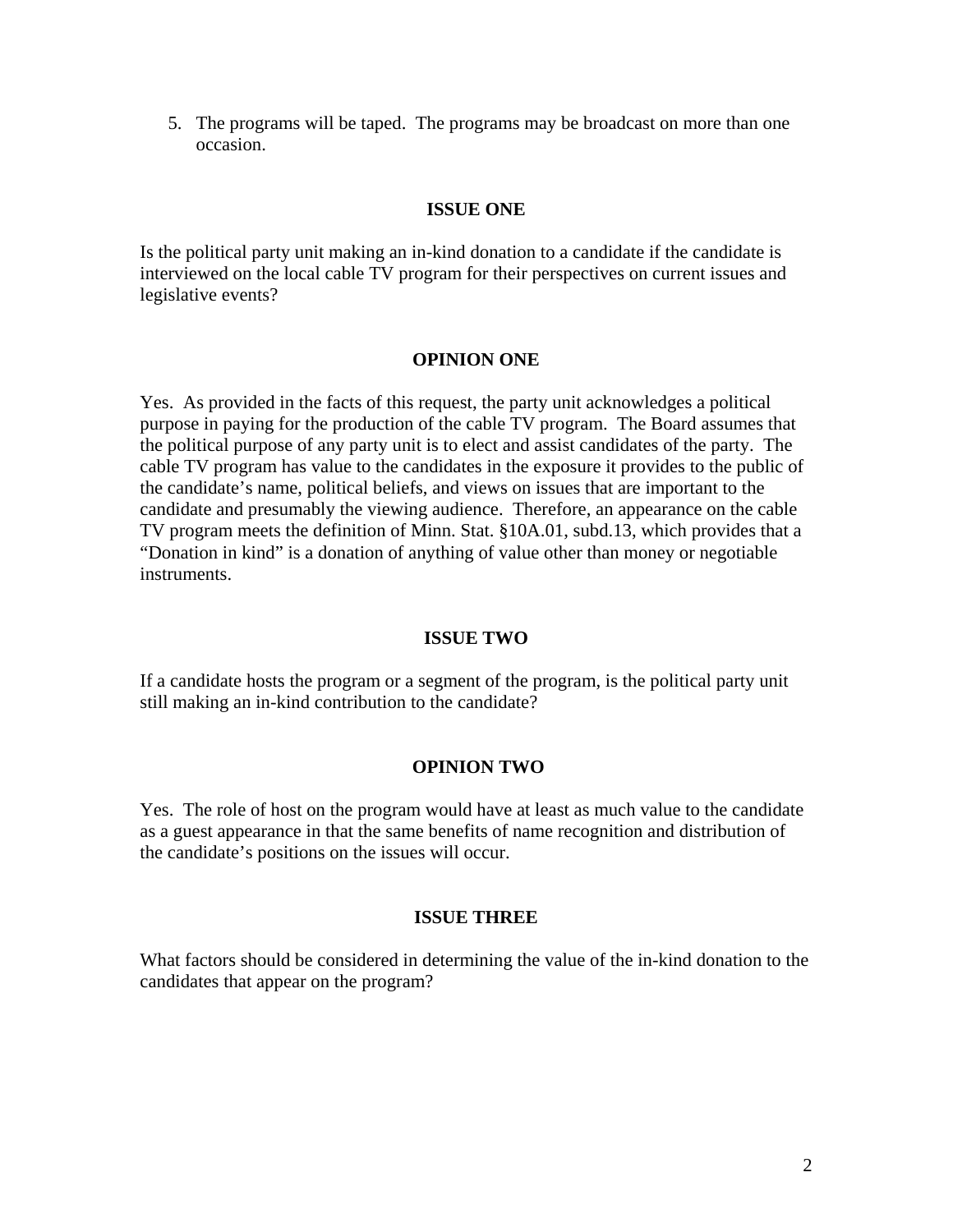#### **OPINION THREE**

All in-kind donations must be assessed a fair market value (Minn. Stat. §10A.20, subd. 3). The fair market value is the cost the candidate's committee would have to pay if it was purchasing the item on the open market. Given the specifics of this request, the political party unit may need to consider the cost a candidate would have to pay for studio time and production crew costs. The Board understands that there may be an opportunity to staff the studio with political party unit volunteers who will not be paid for their work. If that occurs the volunteer's time is not an expenditure that should be included in determining the fair market value of the in-kind donation (Minn. Stat. §10A.01, subd. 9). If more than one candidate appears on a program, the fair market value would be a reasonable share of production and studio costs relative to the amount of screen time provided to each candidate (Minn. Rules 4503.0800, Subp. 2).

Candidates appearing on the program must count the in-kind donation against their limit for contributions from political party units (Minn. Stat. §10A.27, subd. 2). The candidate's committee must report the in-kind donation as an in-kind donation to the committee and as either an in-kind campaign expenditure or an in-kind noncampaign disbursement during the same reporting period in which the donation is received (Minn. Stat. §10A.20, subd. 3 (b), (g), and (l)).

The candidate receiving the in-kind donation of appearing on the program will report the donation as a campaign expenditure if the purpose of the candidate's appearance on the program was to influence the nomination or election of the candidate. If the purpose of the candidate appearing on the program was to provide constituents with information on issues facing the state, the candidate may determine that the in-kind donation was used as a noncampaign disbursement for constituent services (Minn. Stat. §10A.01, subd. 26 (6)). To categorize the value of appearing on the cable TV program as a constituent services the candidate must be an incumbent office holder whose district is at least a subpart of the potential viewing audience. Categorizing a noncampaign disbursement as a constituent service is only available if the appearance on the program is broadcast from the beginning of the term of office to the adjournment sine die of the legislature in the election year for the office held. An appearance on the program that occurs during the 60 days following the adjournment of the legislature sine die may be reported as 50% constituent service and 50% campaign expenditure. An appearance on the program, or the rebroadcast of an appearance on the program, that occurs after 60 days following the adjournment of the legislature sine die is counted as entirely as a campaign expenditure.

#### **ISSUE FOUR**

If a particular program or segment of a program is played on the cable network multiple times is each screening a separate in-kind donation to a candidate who appears in the program or segment?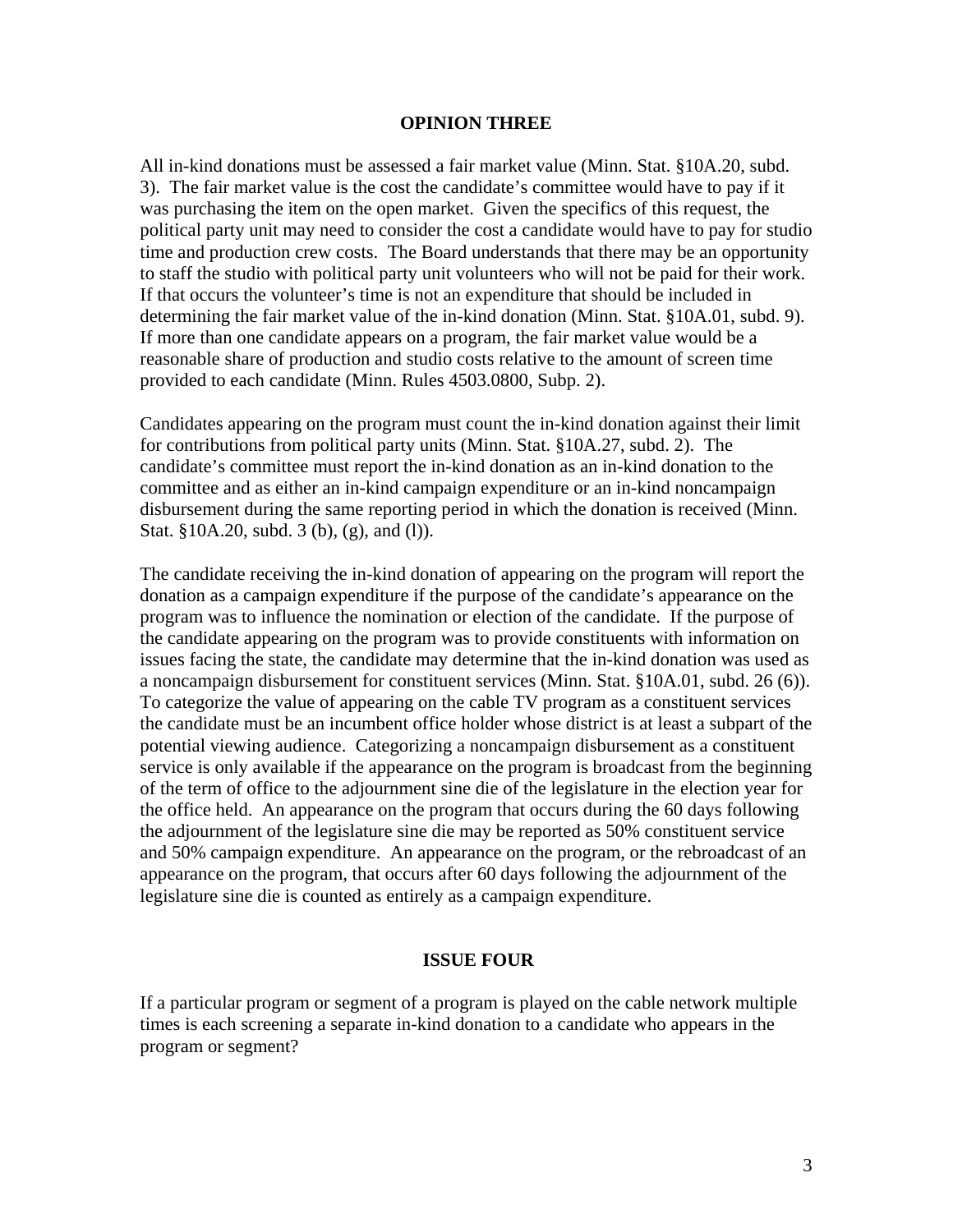#### **OPINION FOUR**

Yes. The value to the candidate described in opinion one occurs every time the candidate's appearance on the program is broadcast. Multiple broadcasts of a program, or a segment of the program, containing the candidate represents multiple in-kind donations that will count against the candidate's party unit contribution limit and may count against the candidate's campaign expenditure limit. This type of in-kind donation is an approved expenditure that is made with the candidate's consent (Minn. Stat. \$1 0A.01, subd. 4). If the value of the in-kind donation is over \$20 the treasure of the candidate's committee must provide written authorization to your political party unit stating the amount (value) of the in-kind contributions that your political party unit may provide to the candidate (Minn. Stat. \$ 10A. 17, subd. 2). This may mean a statement of the number of times the program or segment on which the candidate appeared may be played. The written authorization is a safe guard to avoid excess party unit contributions and/or excess campaign expenditures that could occur if the program or segment in question is broadcast numerous times.

If a candidate receives a tape of his or her appearance on the program the value of the tape should be included in the fair market value of the in-kind donation. If the candidate pays for the showing of the tape on another cable TV network, the candidate will be making an additional campaign expenditure or noncampaign disbursement unrelated to the in-kind donation made by the political party unit when the candidate appeared on the original cable TV program. on the program the value of the<br>
e in-kind donation. If the candidate<br>
network, the candidate will be<br>
impaign disbursement unrelated to<br>
when the candidate appeared on the<br>
Chair<br>
Chair<br>
consider the property of the candi

Issued February 22, 2005

Terri Ashmore, Chair Campaign Finance and Public Disclosure Board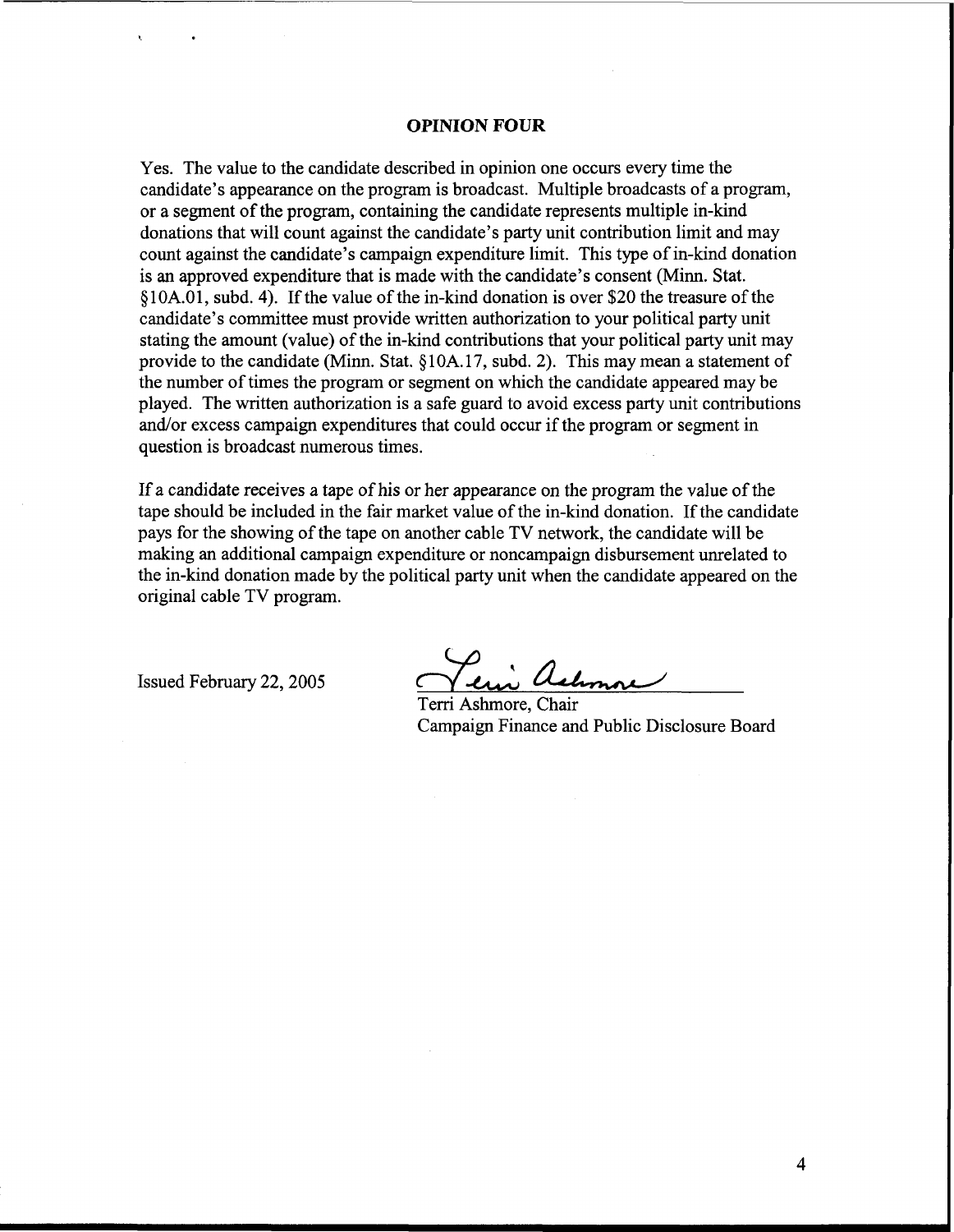# **Cited Statutes and Administrative Rules**

### **10A.01 Definitions**.

 Subd. 4. **Approved expenditure**. "Approved expenditure" means an expenditure made on behalf of a candidate by an entity other than the principal campaign committee of the candidate, if the expenditure is made with the authorization or expressed or implied consent of, or in cooperation or in concert with, or at the request or suggestion of the candidate, the candidate's principal campaign committee, or the candidate's agent. An approved expenditure is a contribution to that candidate.

### Subd. 9. **Campaign expenditure**.

"Expenditure" does not include:

- (1) noncampaign disbursements as defined in subdivision 26;
- (2) services provided without compensation by an individual volunteering personal time on behalf of a candidate, ballot question, political committee, political fund, principal campaign committee, or party unit; or
- (3) the publishing or broadcasting of news items or editorial comments by the news media.

 Subd. 13. **Donation in kind**. "Donation in kind" means anything of value that is given, other than money or negotiable instruments. An approved expenditure is a donation in kind.

 Subd. 26. **Noncampaign disbursement**. "Noncampaign disbursement" means a purchase or payment of money or anything of value made, or an advance of credit incurred, or a donation in kind received, by a principal campaign committee for any of the following purposes:

- (1) payment for accounting and legal services;
- (2) return of a contribution to the source;
- (3) repayment of a loan made to the principal campaign committee by that committee;
- (4) return of a public subsidy;
- (5) payment for food, beverages, entertainment, and facility rental for a fund-raising event;
- (6) services for a constituent by a member of the legislature or a constitutional officer in the executive branch, performed from the beginning of the term of office to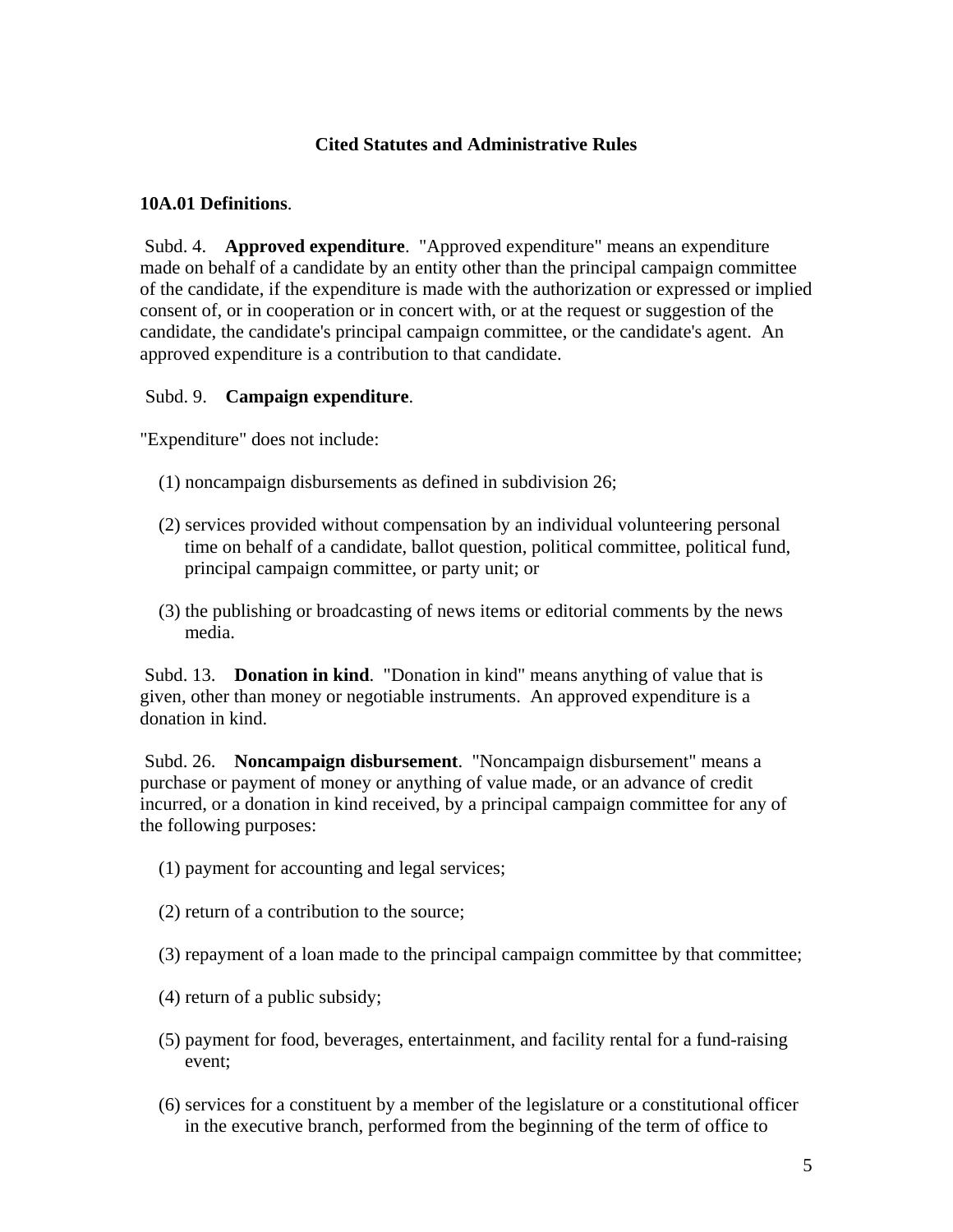adjournment sine die of the legislature in the election year for the office held, and half the cost of services for a constituent by a member of the legislature or a constitutional officer in the executive branch performed from adjournment sine die to 60 days after adjournment sine die;

- (7) payment for food and beverages provided to campaign volunteers while they are engaged in campaign activities;
- (8) payment of expenses incurred by elected or appointed leaders of a legislative caucus in carrying out their leadership responsibilities;
- (9) payment by a principal campaign committee of the candidate's expenses for serving in public office, other than for personal uses;
- (10) costs of child care for the candidate's children when campaigning;
- (11) fees paid to attend a campaign school;
- (12) costs of a postelection party during the election year when a candidate's name will no longer appear on a ballot or the general election is concluded, whichever occurs first;
- (13) interest on loans paid by a principal campaign committee on outstanding loans;
- (14) filing fees;
- (15) post-general election thank-you notes or advertisements in the news media;
- (16) the cost of campaign material purchased to replace defective campaign material, if the defective material is destroyed without being used;
- (17) contributions to a party unit; and
- (18) other purchases or payments specified in board rules or advisory opinions as being for any purpose other than to influence the nomination or election of a candidate or to promote or defeat a ballot question.

## **10A.20 Campaign reports.**

Subd. 3. **Contents of report**. (a) The report must disclose the amount of liquid assets on hand at the beginning of the reporting period.

 (b) The report must disclose the name, address, and employer, or occupation if selfemployed, of each individual or association that has made one or more contributions to the

 reporting entity, including the purchase of tickets for a fund-raising effort, that in aggregate within the year exceed \$100 for legislative or statewide candidates or ballot